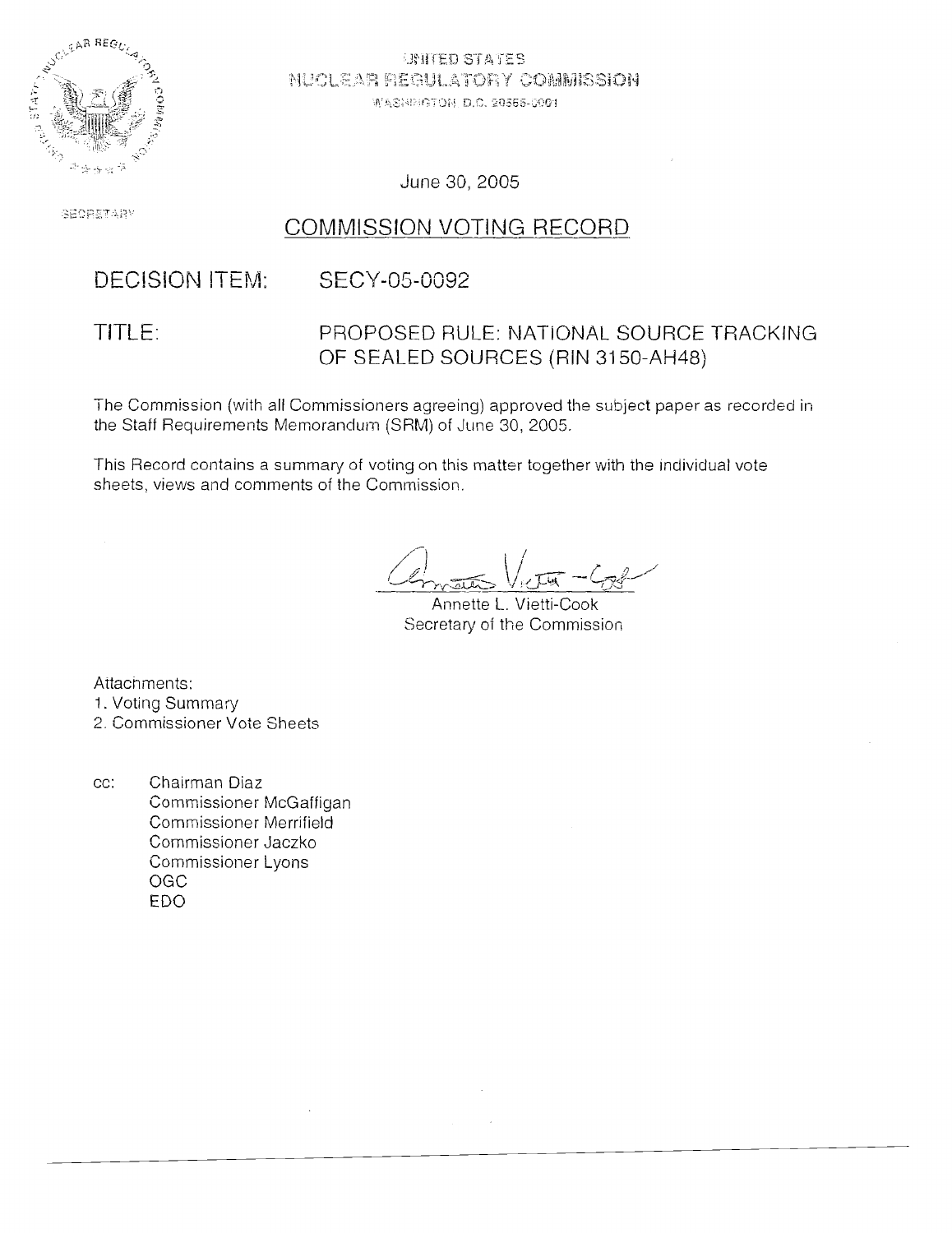## VOTING SUMMARY - SECY-05-0092

## RECORDED VOTES

|                    | NOT<br>APRVD DISAPRVD ABSTAIN PARTICIP COMMENTS |          | DATE    |
|--------------------|-------------------------------------------------|----------|---------|
| CHRM. DIAZ         | X.                                              | Χ        | 6/28/05 |
| COMR. McGAFFIGAN X |                                                 | X.       | 6/15/05 |
| COMR. MERRIFIELD   | $\mathsf{X}$                                    | X.       | 6/07/05 |
| COMR. JACZKO       | X.                                              | $\times$ | 6/29/05 |
| Comr. LYONS        | Χ                                               | Χ        | 6/09/05 |

### COMMENT RESOLUTION

In their vote sheets, all Commissioners approved the staff's recornmendation and provided some additional comments. Subsequently, the comments of the Commission were incorporated into the guidance to staff as reflected in the SRM issued on June 30, 2005.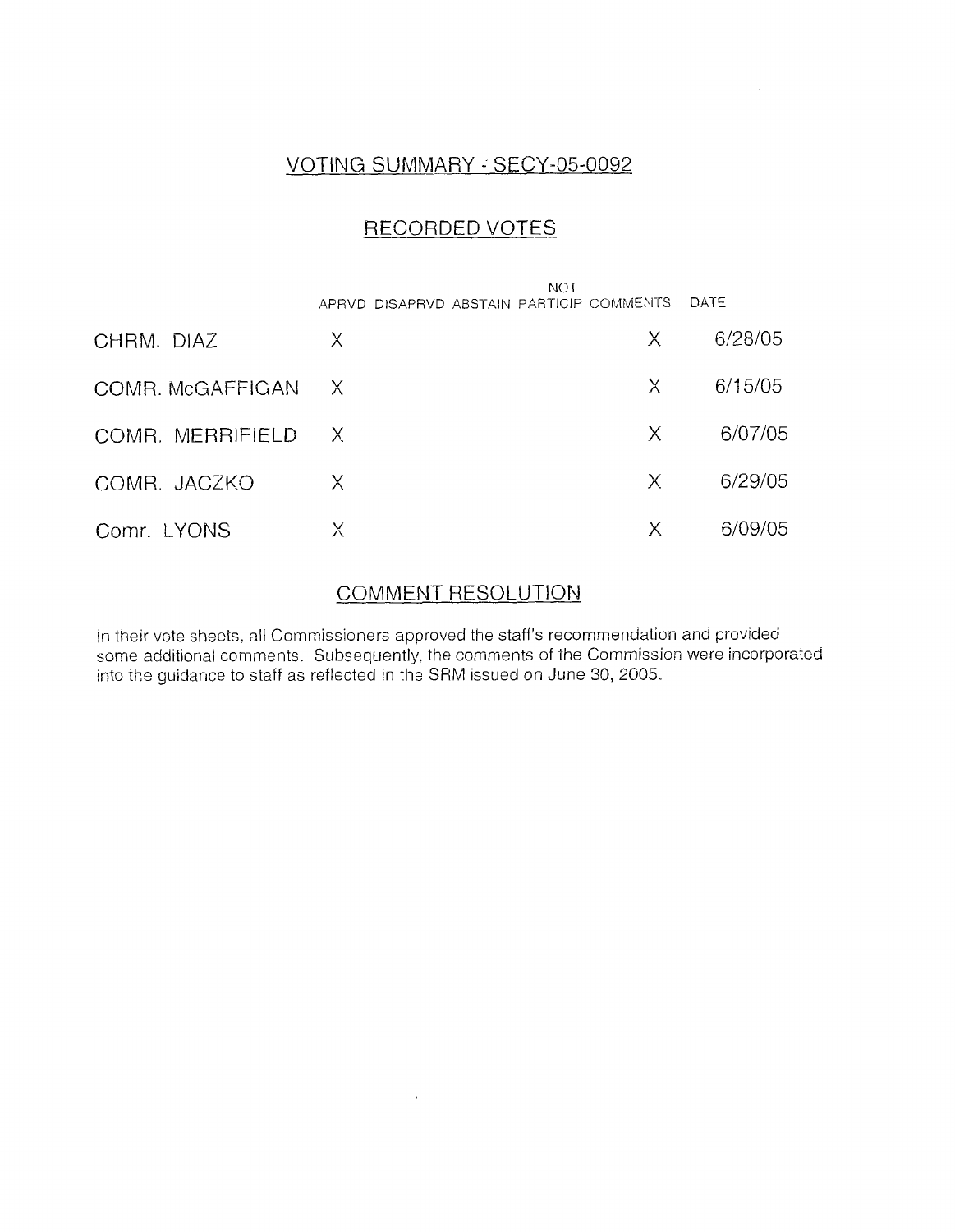## NOTATION VOTE

## RESPONSE SHEET

| TO:                      | Annette Vietti-Cook, Secretary                                                                        |  |  |
|--------------------------|-------------------------------------------------------------------------------------------------------|--|--|
| FROM:                    | <b>CHAIRMAN DIAZ</b>                                                                                  |  |  |
| SUBJECT:                 | SECY-05-0092 - PROPOSED RULE: NATIONAL<br><b>SOURCE TRACKING OF SEALED SOURCES</b><br>(RIN 3150-AH48) |  |  |
|                          | Approved Xy Disapproved _______ Abstain _____                                                         |  |  |
| Not Participating ______ |                                                                                                       |  |  |
| <b>COMMENTS:</b>         |                                                                                                       |  |  |

See attached comments and edits,

 $\mathcal{A}$ 

 $\bar{z}$ 

0/<del>40</del>/2005

DATE

**i** 

Entered on "STARS"  $\;$ Yes  $\angle\!\!\!\!\!\!\!\!/$  No .

 $\sim$   $\alpha$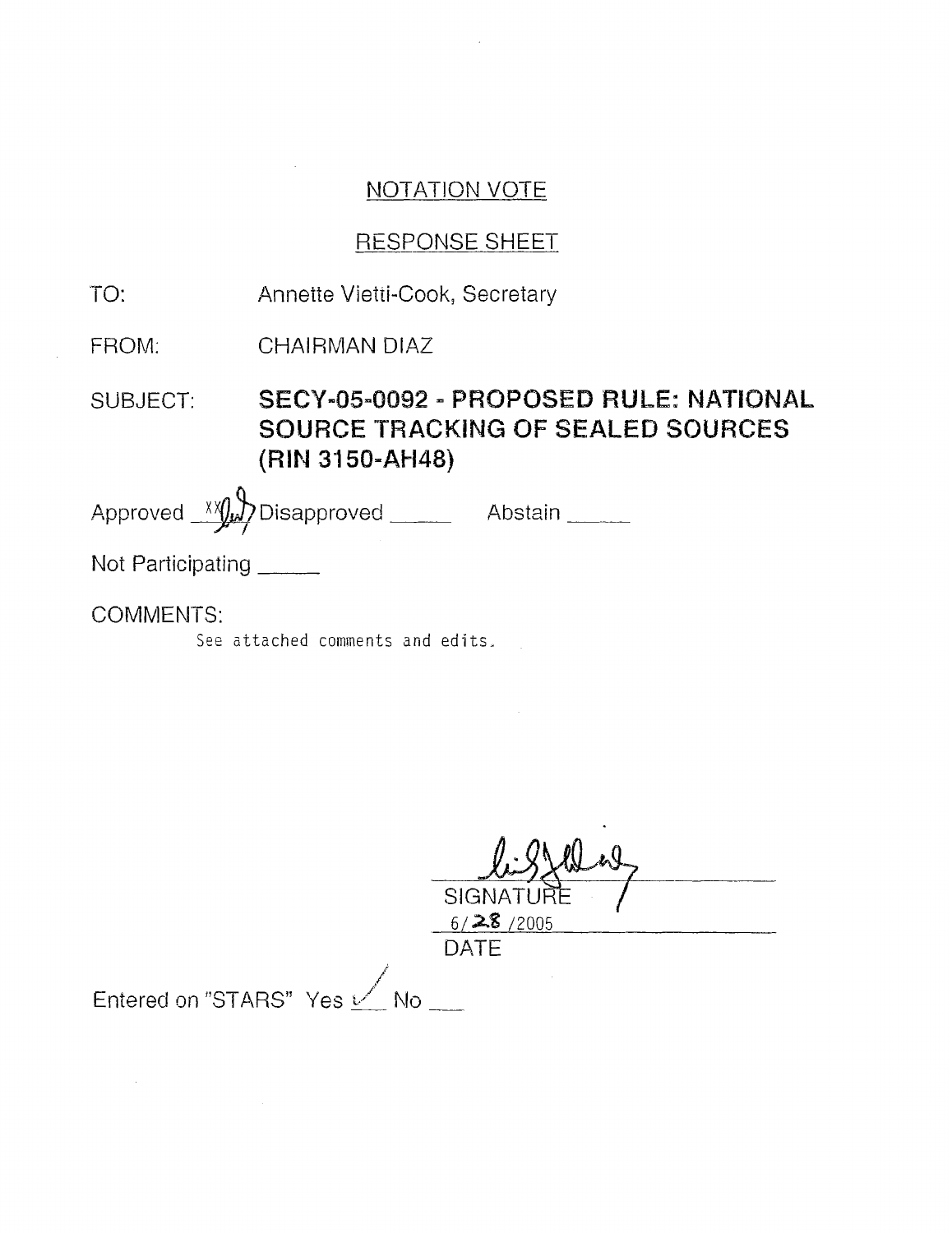#### Chairman **Diazys Comments** on SECY-05-0092, **Proposed Rule:** National Source Tracking of Sealed **Sources**

<sup>I</sup>approve publication of ihe proposed rule in the Federal Register to amend 10 CFR Parts 20, 32, and 150 to require licensees to report transactions involving the manufacture, transfer, receipt, and disposal of nationally tracked sources, subject to the following comments and attached detailed edits. **I** offer the following general comments and specific edits to the Federal Register notice.

! commend the staff on a high quality ruiemaking package. I agree with my fellow Comnlissioners that this rulemaking is a critical part of the NRC's and the U.S. Government's overall strategy for increasing the security for sealed sources and should be completed as soon as possible. Implementation of the Nationai Source Tracking System (NSTS) will fulfill the U.S. Government commitment to implement the IAEA Code of Conduct recommendation to develop a national registry of Category 1 and 2 radioactive sources.

The NSTS is intended to be a national system and the staff has done an excellent job of working closely with other Federal agencies in the development of this system. Since beginning this effori, the Department of Homeland Security established the Domestic Nuclear Detection Office (DNDO) which may have an interest in the rulernaking. Also, it is not clear that DOE'S National Nuclear Security Administration has had visibility of the proposed rule. The staff should raise this coordination issue with the Interagency Coordinating Committee to ensure that all Federal agencies that have a stake in NSTS are fully aware of our rulemaking efforts. The staff should also clearly state in the FRN that NRC will be the database manager of NSTS and the other Federal Agencies will be the users.

The NSTS should track the 15 radionuclides from the !AEA Code of Conduct (16 radionuclides minus Ra-226) and the additional seven radionuclides listed in the Staff Requirements Memorandum of August 21, 2003, and **1** approve making the iist of 22 radionuclides publicly available.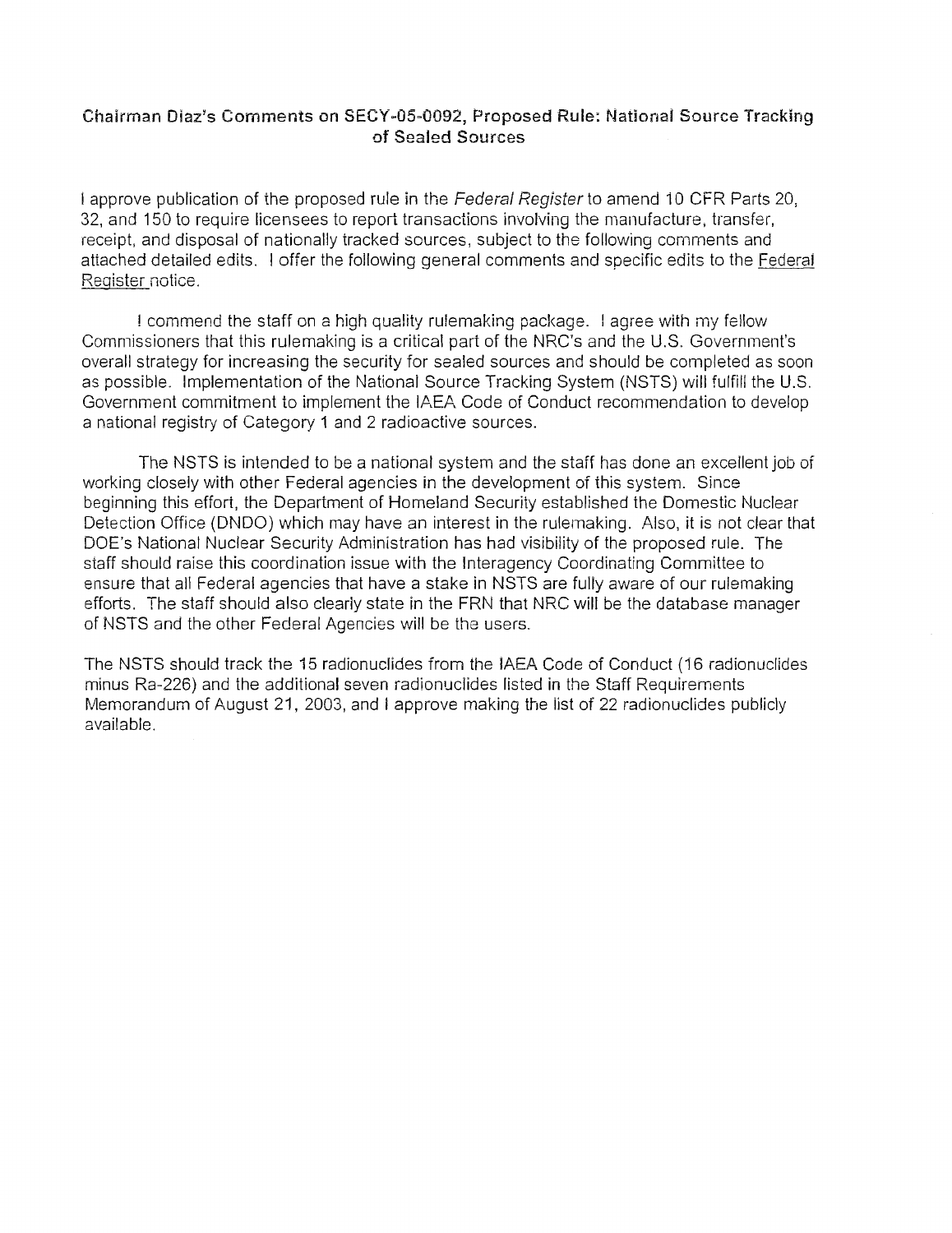#### Additional Detailed Edits

- 1. FRN, Page 24, states that the proposed rule would impose a new reporting requirement that could duplicate reporting to the Nuclear Materials Management Safeguards System (NMMSS). The staff has indicated that it does not believe that the limited number of licensees and transactions likely to be affected by the dual reporiing requirement would impose an unnecessary burden. The FRN should emphasize that source tracking and Material Control and Accounting have two different purposes and, therefore, NMMSS and NSTS should remain separate.
- 2. FRN, Page 8, states that, "National source tracking is part of a comprehensive radioactive source control program for radioactive material of greatest concern. Although neither a national source tracking system nor source registry can ensure the physical protection of sources, it will improve source accountability." This statement in the FRN should be clarified to reflect that, in general, increased accountability will foster increased control by licensees.
- 3. The staff, in the FRN, has solicited comments from the public on several issues. The staff should consider soliciting additional comments regarding:
	- a. The suggestion that the Commission allow Agreement States to adopt the source-tracking requirements and be recognized as the regulatory auihority in that State for the enforcement and inspection of the NSTS reporting requirements. .
	- b. Whether Agreement States would develop regulations that require their licensees to report Ra-226 to the State and therefore could be included in NSTS.
	- c. Whether there should be requirements on licensees to protect information related to their NSTS accounts.
	- d. Whether there should be requirements on waste broker or disposal facility licensees to at least investigate shipments for tampering, if they are not expected to open waste containers to verify the presence of a nationally tracked source included as part of a waste shipment.
	- e. Agreement State views on the fact that transfer transactions only cover transfers between different licensees and/or authorized facilities. The result of this requirement would be that, for example, a radiographer conducting business would not need to repori to the NSTS transfers between temporary job sites, even if a temporary job site is located in another state or if the work is conducted under a reciprocity agreement.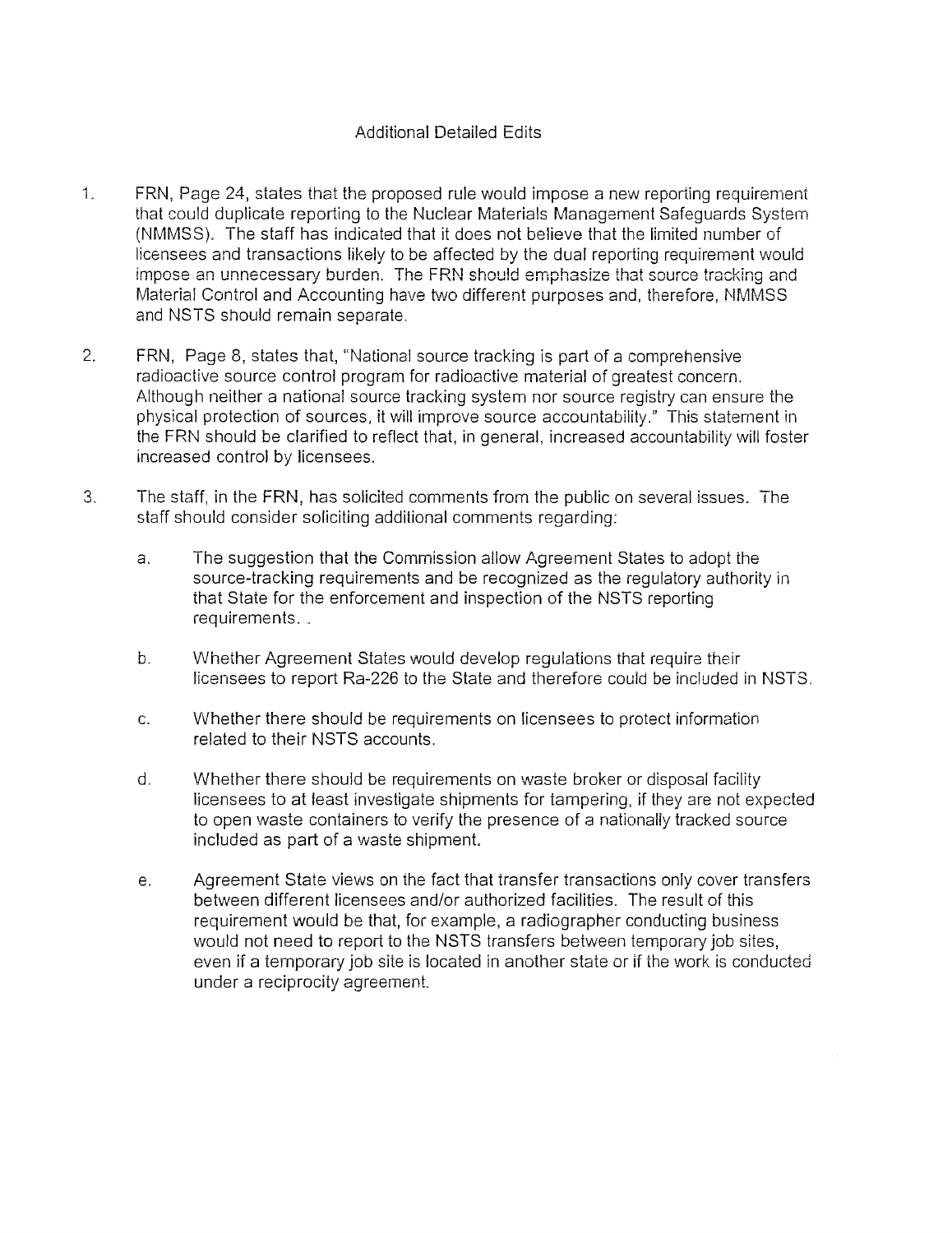## NOTATION VOTE

## RESPONSE SHEET

| TO:                      | Annette Vietti-Cook, Secretary                                                                 |  |  |  |
|--------------------------|------------------------------------------------------------------------------------------------|--|--|--|
| FROM:                    | COMMISSIONER MCGAFFIGAN                                                                        |  |  |  |
| SUBJECT:                 | SECY-05-0092 - PROPOSED RULE: NATIONAL<br>SOURCE TRACKING OF SEALED SOURCES<br>(RIN 3150-AH48) |  |  |  |
|                          | Approved $\angle$ Disapproved Abstain                                                          |  |  |  |
| Not Participating ______ |                                                                                                |  |  |  |
| COMMENTS:                |                                                                                                |  |  |  |

See Attached Comments.

 $S<sub>1</sub>$ GNATURE 巧 DĄ Entered on "STARS" Yes  $\times$  No  $-$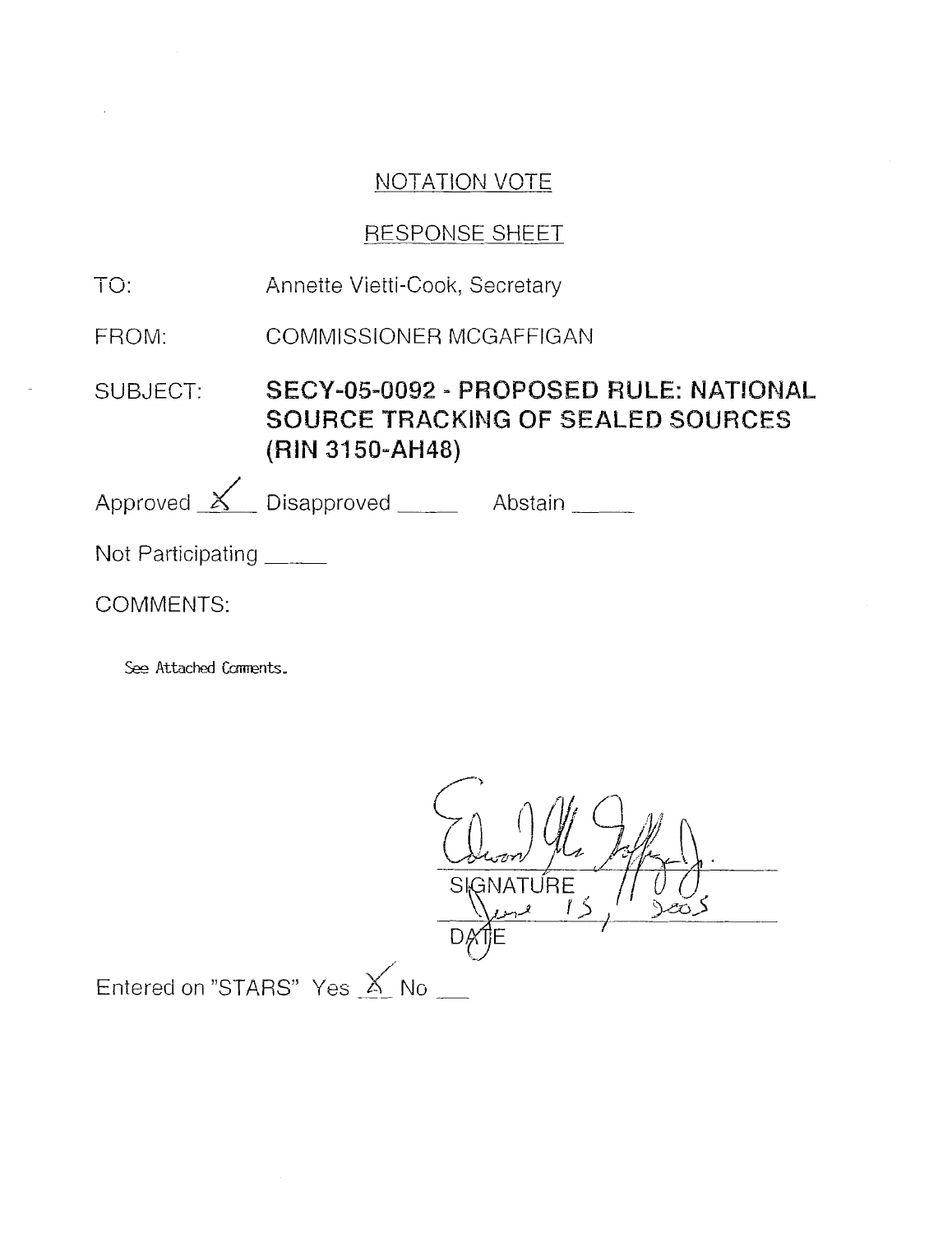#### **Commissioner McGaffiqan's** Comments on **SECY-05-6092**

I approve for publication the staff's proposed amendments to Parts 20, 32, and 150. I also approve the proposed draft Federal Register notice.

I believe this rulemaking is a very important part of NRC's, and indeed the U.S. government's, overall strategy for increasing the security for sealed sources. It is evident by the quality and content of this rulemaking package that the staff feels the same way. The staff has obviously put a great deal of effort into thinking through possible problems and issues and has developed a proposed National Source Tracking System (NSTS) rule that meets my expectations.

I agree with Commissioner Merrifield and Commissioner Lyons that this proposed rule should be completed as soon as practicable. However, we must be wary of speed in complex IT procurements. It will do the Commission no good to get a tracking system on time if it does not work or is not FlSMA compliant so that it can not be used. I am comfortable wiih the staff taking more time, if needed, to ensure that the tracking system works well, and is fully compliant with all IT requirements. The Interim database is in place and will be maintained until the NSTS is completed so there is less urgency to get the rulemaking and associated procurement done on a rapid schedule. There are many examples from inside the agency (Starfire and ADAMS) and from outside the agency (FBI case management the latest) where large first-of-a-kind IT projects are developed on an aggressive schedule and then do not work as planned once they are completed. The NSTS is much too important to have that happen.

As for the specifics of the proposed rule, consistent with my vote on COMSECY-05-0012, 1 do riot oppose including the entire seven DOE radionuclides which are almost non-existent at NRC and Agieement State licensees according to the interim database. We continue to get somewhat mixed signals from elements of DOE on the importance of tracking these radionuclides, but we can work this out during the comment process.

1 also suppod the NSTS only tracking Category **1** and I1 sources, as mandated by the lAEA Code of Conduct on the Safety and Security of Radioactive Sources. I understand the difficulties in trying to track aggregation of Category I11 sources. I also agree with the staff's proposal to ask for more information concerning Category Ill sources, but our first priority needs to be to carry out our existing international obligations for above threshold radionuclides of concern. That in itself is going to involve a complicated IT system procurement and lots of implementation detail as we deal with about 2300 NRC and Agreement State licensees nationwide. Going beyond our core international obligation in this first step would be an exampie of letting the perfect be the enemy of the good, as Chairman Diaz often says (in other contexts). I believe this is an area the Commission will have to address soon, but we do not have enough information to address it today. One way to address this issue in ihe future may be to expand the NSTS to include some or all Category III sources. Another potentially more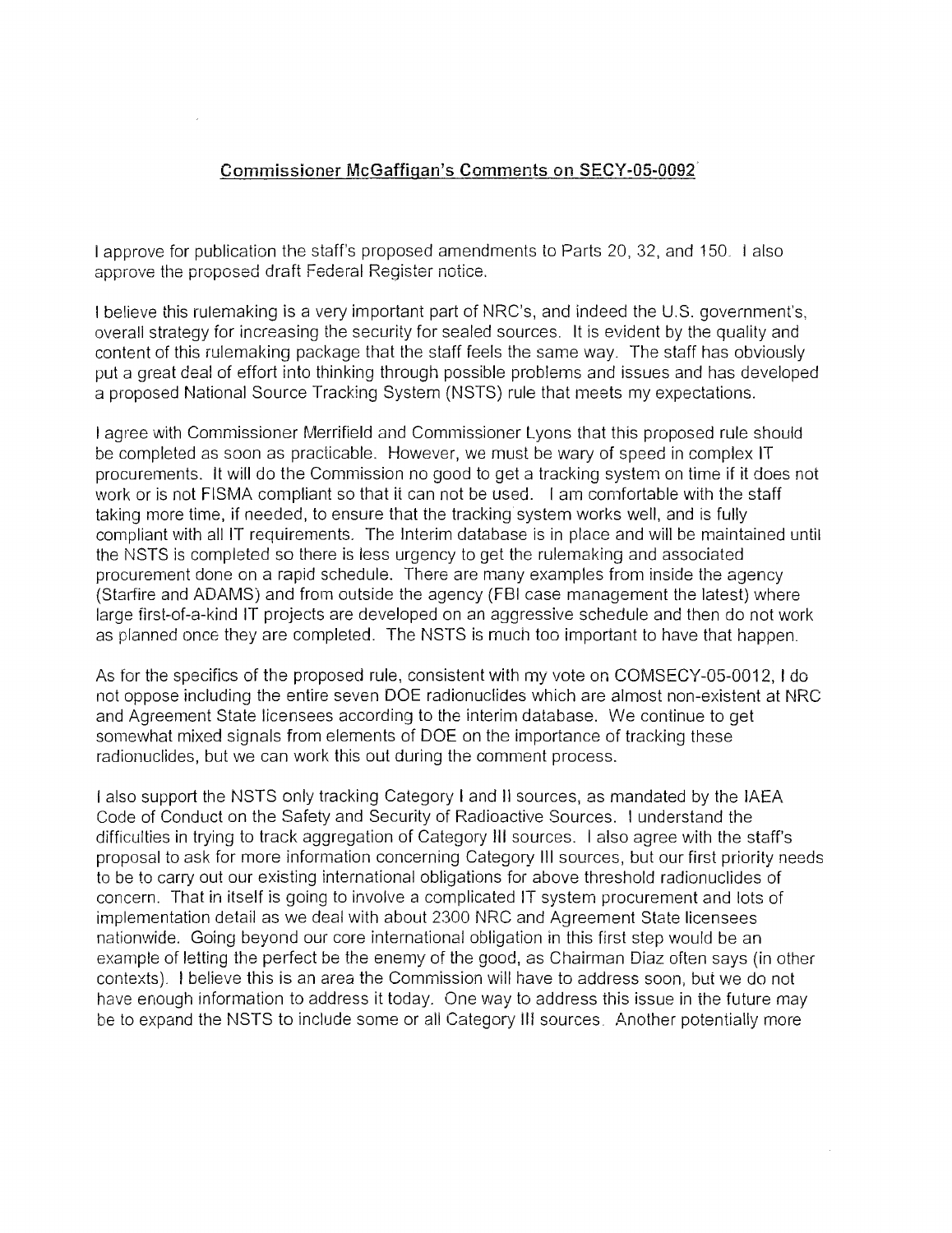implementable option to increase the security for Category III sources would be for NRC and the Agreement States to issue specific licenses to some or all of them.

 $\sim$  . . . . .

I believe it would be fairly easy to draft a short provision in Part 32 which does not conflict with any other provision and simply states that all sources containing radionuclides of concern greater than category 2.5 (or 2.75 or 3) must be specifically licensed. The staff needs to determine where the best place is to draw the line between specifically licensed and generally licensed sources containing radionuclides of concern. However, I believe this type of provision would potentially be a way to increase the security for these sources most efficiently. Just as we urge DOE not to reinvent the IAEA Code, NRC staff should not invent a totally different methodology from the Code of Conduct and its supporting quidance documents for the demarcation between generally and specifically licensed sources containing radionuclides of concern.

Finally, although the staff did an excellent job of including other agencies in the development of this rule, the family of potentially interested Federal agencies and sub-agencies has been in flux. For example, the new DHS Domestic Nuclear Detection Office did not exist during the development of this rule, but it could possibly have an impact on the final characteristics of the NSTS. The staff should go ahead and issue the proposed rule at this time, but should ensure that DNDO is aware of it. The staff should also plan to have high level meetings with DOE, DHS, DOS, DOT, and others to ensure that those agencies at the highest levels understand that the NSTS and our plans for finalizing it. To facilitate these meetings I suggest that once the SRM is complete, copies of the Commission paper, the voting record and the SRM should be given to the Interagency Coordinating Committee, the Safesource Steering Committee, the Working groups and the Agreements States.

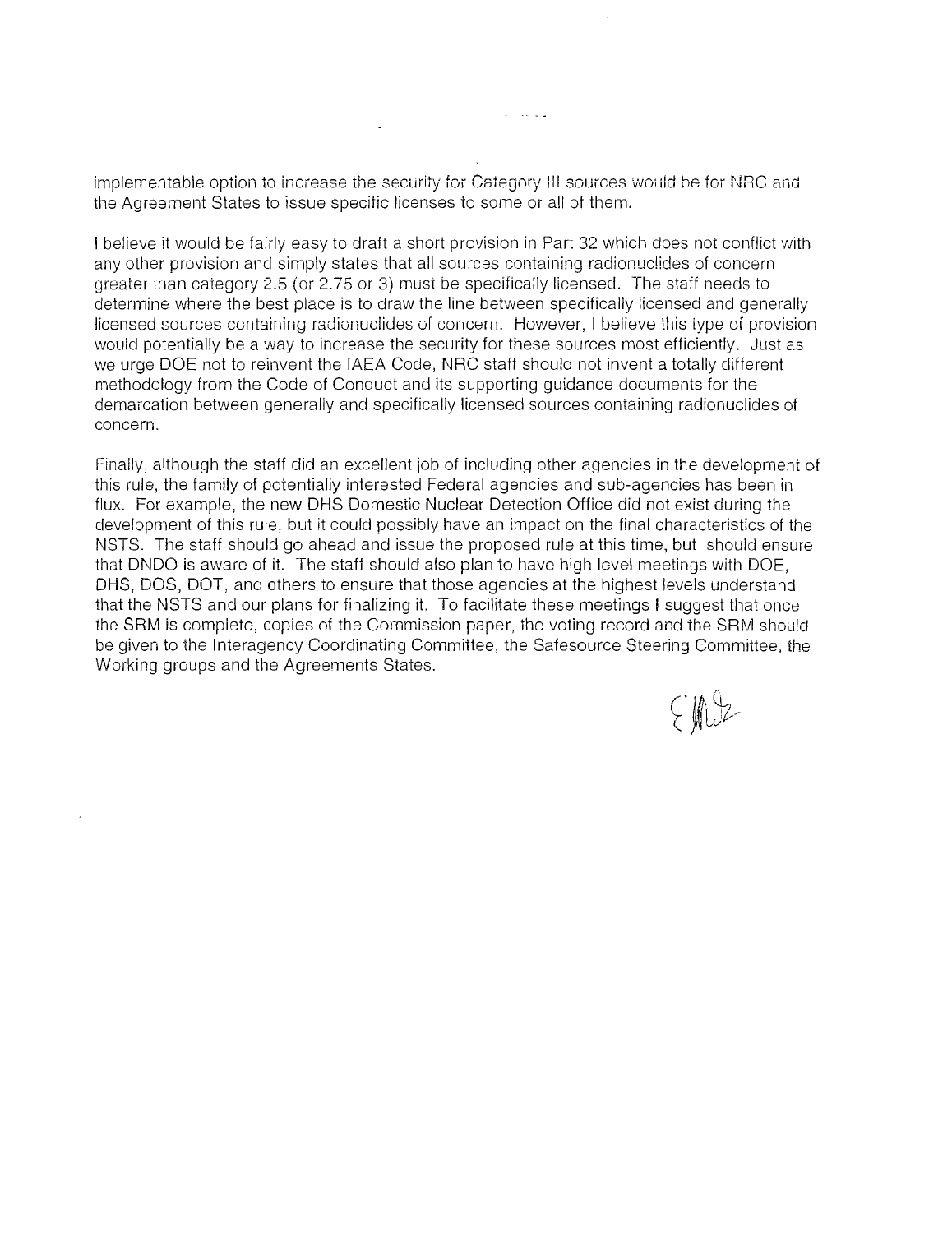## **NOTATION VOIE**

# RESPONSE SHEET

| TO:                      | Annette Vietti-Cook, Secretary                                                                 |                                                                                                                 |  |
|--------------------------|------------------------------------------------------------------------------------------------|-----------------------------------------------------------------------------------------------------------------|--|
| FROM:                    | <b>COMMISSIONER MERRIFIELD</b>                                                                 |                                                                                                                 |  |
| SUBJECT:                 | SECY-05-0092 - PROPOSED RULE: NATIONAL<br>SOURCE TRACKING OF SEALED SOURCES<br>(RIN 3150-AH48) |                                                                                                                 |  |
|                          | Approved <u>V</u> Disapproved Abstain                                                          |                                                                                                                 |  |
| Not Participating ______ |                                                                                                |                                                                                                                 |  |
| <b>COMMENTS:</b>         |                                                                                                |                                                                                                                 |  |
|                          | See arrull and                                                                                 |                                                                                                                 |  |
|                          |                                                                                                |                                                                                                                 |  |
|                          |                                                                                                |                                                                                                                 |  |
|                          |                                                                                                | and the state of the state of the state of the state of the state of the state of the state of the state of the |  |

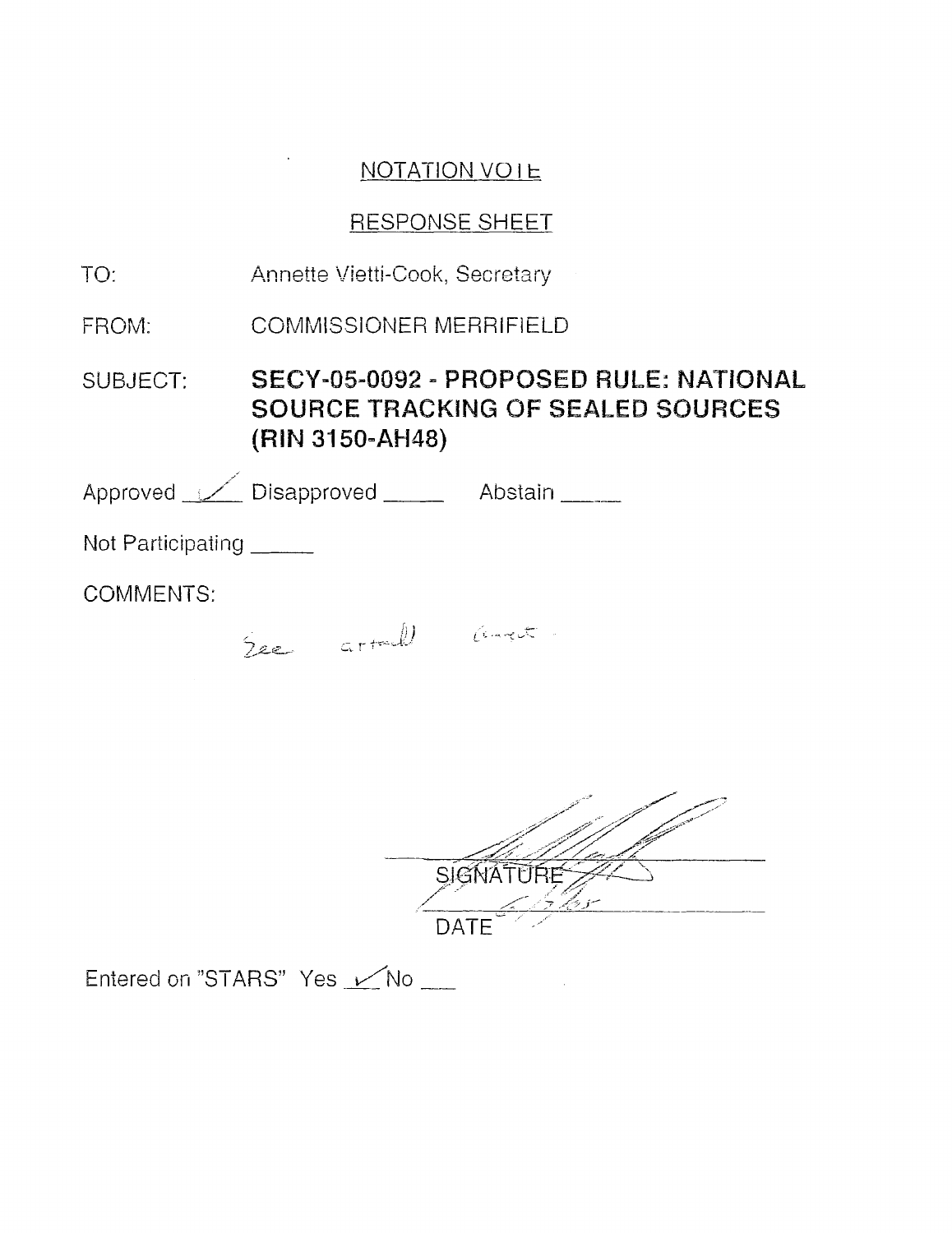#### Comments from Commissioner Merrifield on SECY-05-0092:

I approve, with the attached editorial correction, the staff recommendations in SECY-05-0092 concerning a proposed rule providing for a national tracking system for appropriate sealed sources. This effort is of vital interest to the nation and should be completed expeditiously.

Separate from the rulemaking, staff is developing the actual computer software to support the - national tracking system database. This effort is complicated because it attempts to meet the needs of multiple stakeholders. Yet, at the same time, it is very important to implement the program quickly with a high quality product. We cannot afford the luxury of beta testing an inadequate system for several years until corrections are implemented. Senior management attention must be directed to ensuring a high quality software and database system is developed on schedule (or sooner) and within reasonable costs. The Commission should be appropriately and frequently informed of the status of this effort. In addition, since this is a national database, staff should continue their efforts to obtain funding from other agencies to offset the NRC costs. Our licensees should fund appropriate activities from their fees, but they should not be required to support the total cost of the national program.

<u>Stylield</u>

 $6/7/5$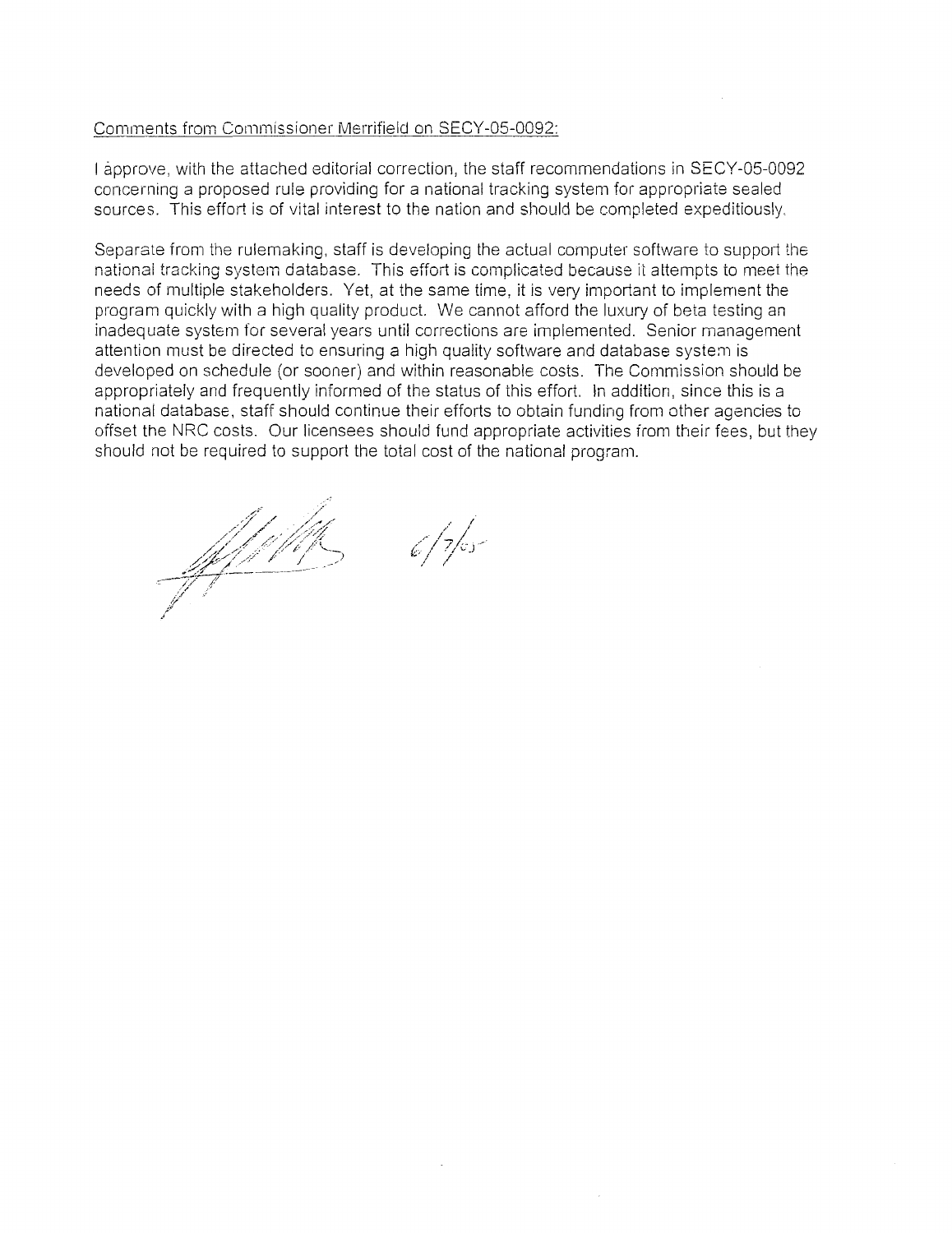- IV. Criminal Penalties.
- V. Agreement State Compatibility.
- VI. Plain Language
- VII. Voluntary Consensus Standards.
- VIII. Environmental Impact: Categorical Exclusion.
- IX. Paperwork Reduction Act Statement.
- X. Public Protection Notification.
- XI. Regulatory Analysis.
- XII. Regulatory Flexibility Certification.
- XIII. Backfit Analysis.

#### I. Background

As a result of the terrorist attacks in the United States on September 11, 2001, the NRC has undertaken a comprehensive review of nuclear material security requirements, with autil Gelede particular focus on radioactive material of concern. This material, including Cobalt-60, as well as the toologies) Cesium-137, Iridium-192, and Americium-241 isotopes; has the potential to be used in a radiological dispersal device (RDD) or a radiological exposure device (RED) in the absence of proper security measures. The NRC's review takes into consideration the changing domestic and international threat environments and related U.S. Government-supported international initiatives in the nuclear security area, particularly activities conducted by the International Atomic Energy Agency (IAEA).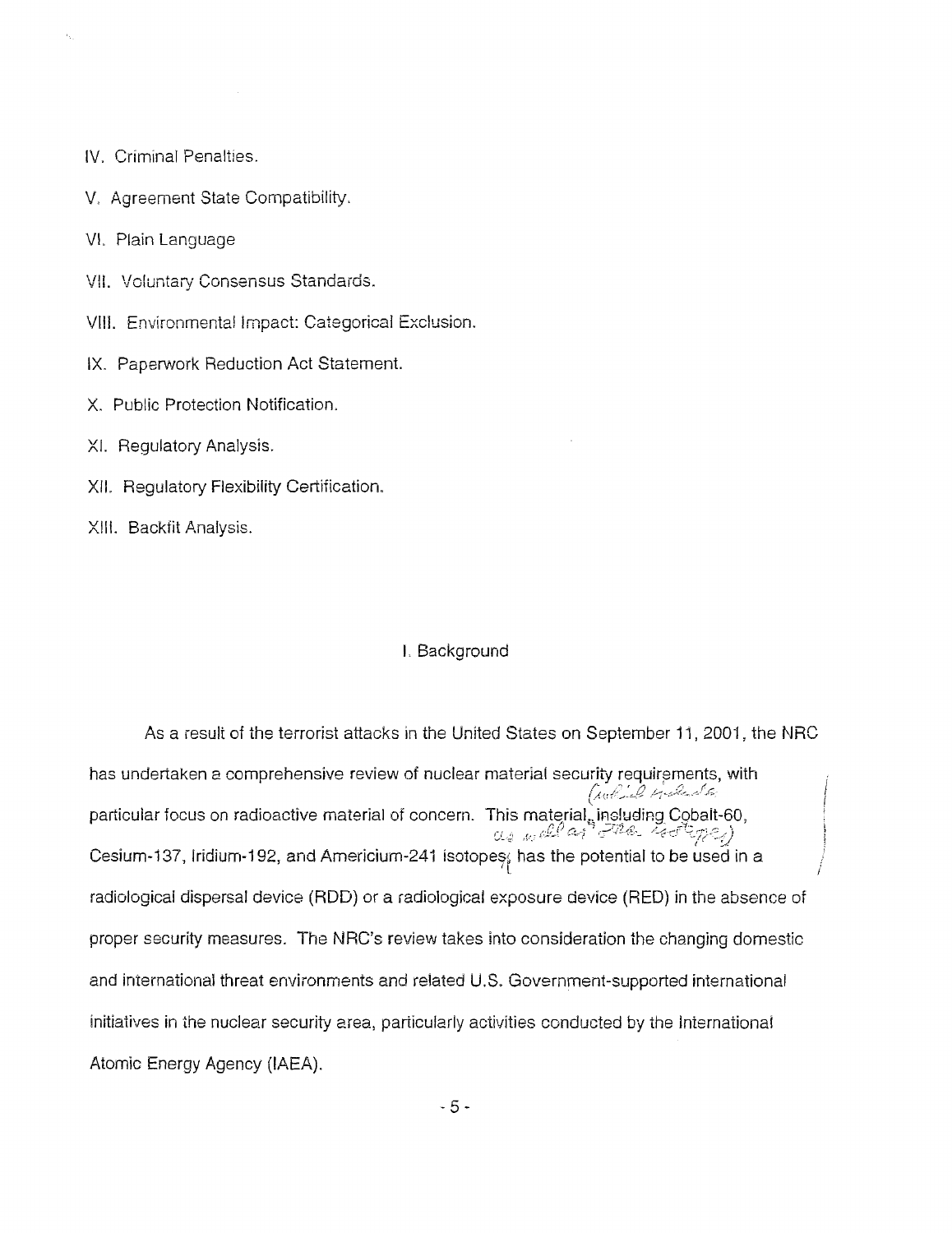## **NOTATION VOIE**

## **RESPONSE SHEET**

- $TO:$ Annette Vietti-Cook, Secretary
- FROM: COMMISSIONER JACZKO

SECY-05-0092 - PROPOSED RULE: NATIONAL SUBJECT: SOURCE TRACKING OF SEALED SOURCES (RIN 3150-AH48)

Approved x Disapproved Abstain

Not Participating

**COMMENTS:** See attached comments.

SIGNATURE  $\int$   $\sqrt{\epsilon}$ 

**DATE** 

Entered on "STARS" Yes  $\times$  No  $-$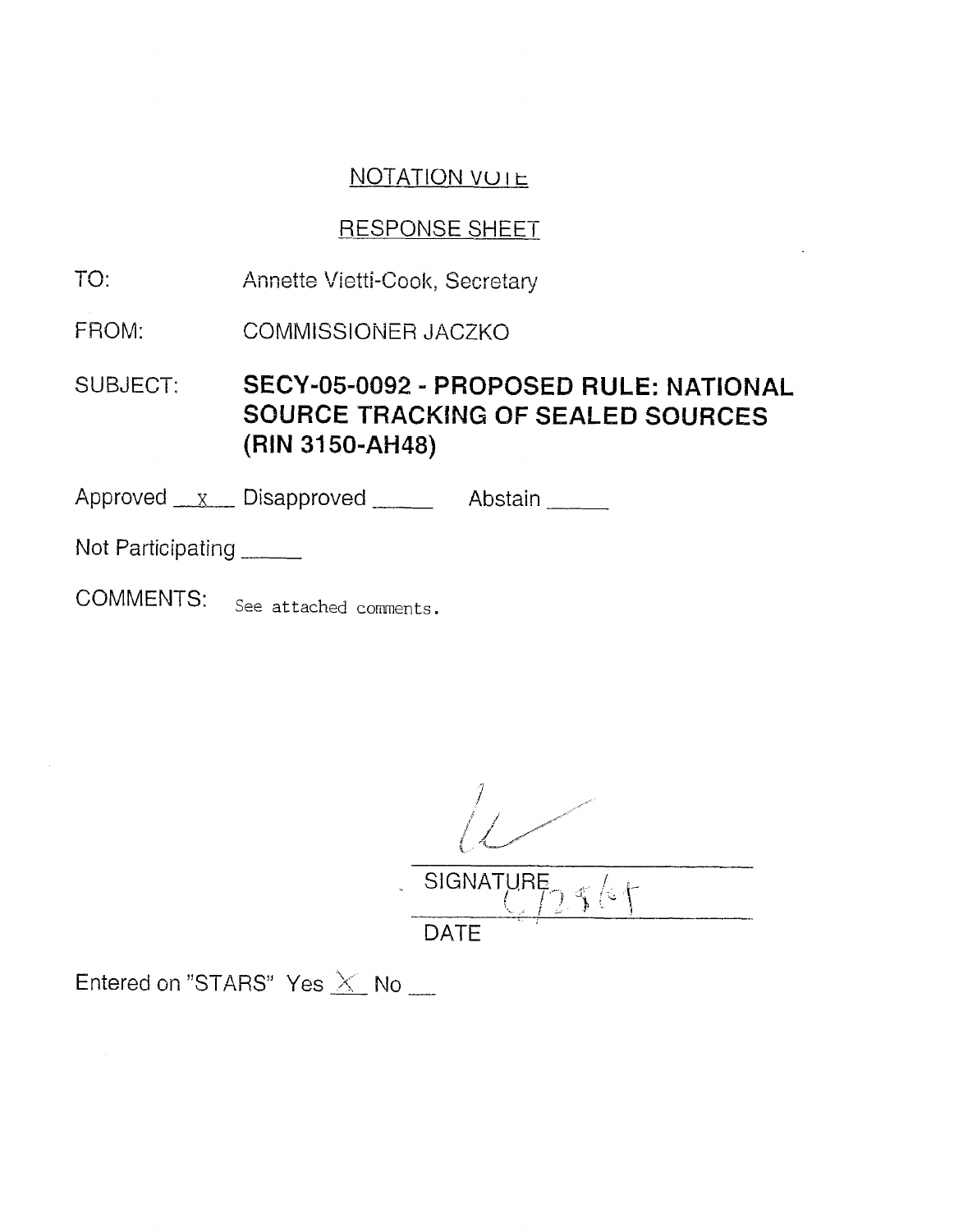#### **Conimissionet- Jaczlao's Comments on** SEW-05-0092. **Proposed dRdc National Source Tracking of Scaled** Sources

I approve the staff recommendation to publish in the Federal Register the proposed amendments to Parts 20, 32 and 150 of 10 CFR. These changes will provide the regulatory structure to implement the "National Source Tracking System of Sealed Sources." The National Source Tracking System is an integral part of the Nuclear Regulatory Commission's efforts to enhance the security and control of sealed sources 'to preveni their malevolent use by a terrorist. I applaud the efforts of niy fellow commissioners and the staff who have worked for many years to move this effort forward.

There are, however, some aspects of the rule that I believe should be improved io provide the greatest possible security for our nation.

First, although the rule will provide rigorous accounting for many of the most dangerous sources, it will not require definitive tracking information on even a limited basis for these sources. While notification of lost or stolen sources remains a requirement, the rule will not provide a mechanism to monitor the location of the material before or after it is lost. I recognize that there are many technical challenges to implementing such a tracking system at this time, but I believe that the National Source Tracking System should at least ensure the flexibility to incorporate such a system, if it were developed. **1** urge the staff to consider soliciting public comment on this important issue during the comment period.

Second, as **1** indicated in my views on COMSECY-05-0012, the staff should conrinue to explore the need to track sealed sources that, when aggregated, meet the threshold value to qualify as a category 1 or 2 source under the international Atomic Energy Agency's Code cf Conduct and the need to track sealed sources that fall below the category 2 threshold. Although there are inherent difficulties in accounting for this material, the staff should solicit public comment on the need and on the besi methods to accomplish this task.

Third, the staff should ensure that, as both Commissioner Lyons and Merrifield indicated, the information technology infrastructure to support the National Source Tracking System is completed as expeditiously as possible. As I indicated above, however, the system should be flexible and adaptable enough to meet pdential future additional burdens that may be placed on the system.

The National Source Tracking System is a crucial element of the NRC's efforts to control and secure nuclear materials throughout our nation. Together with upcoming security orders and the new part 110 regulations, the NSTS should provide a comprehensive and coherent regulatory structure to meet the nation's security needs. Nonetheless, I continue to urge the staff, as I have previously, to continue to consider additional measures that may be necessary to achieve the most effective level of safety against possible malevolent acts involving nuclear materials.

 $v$ |29 $\sigma$ 5 <sup>/</sup>eαorv B. Jaczko. Date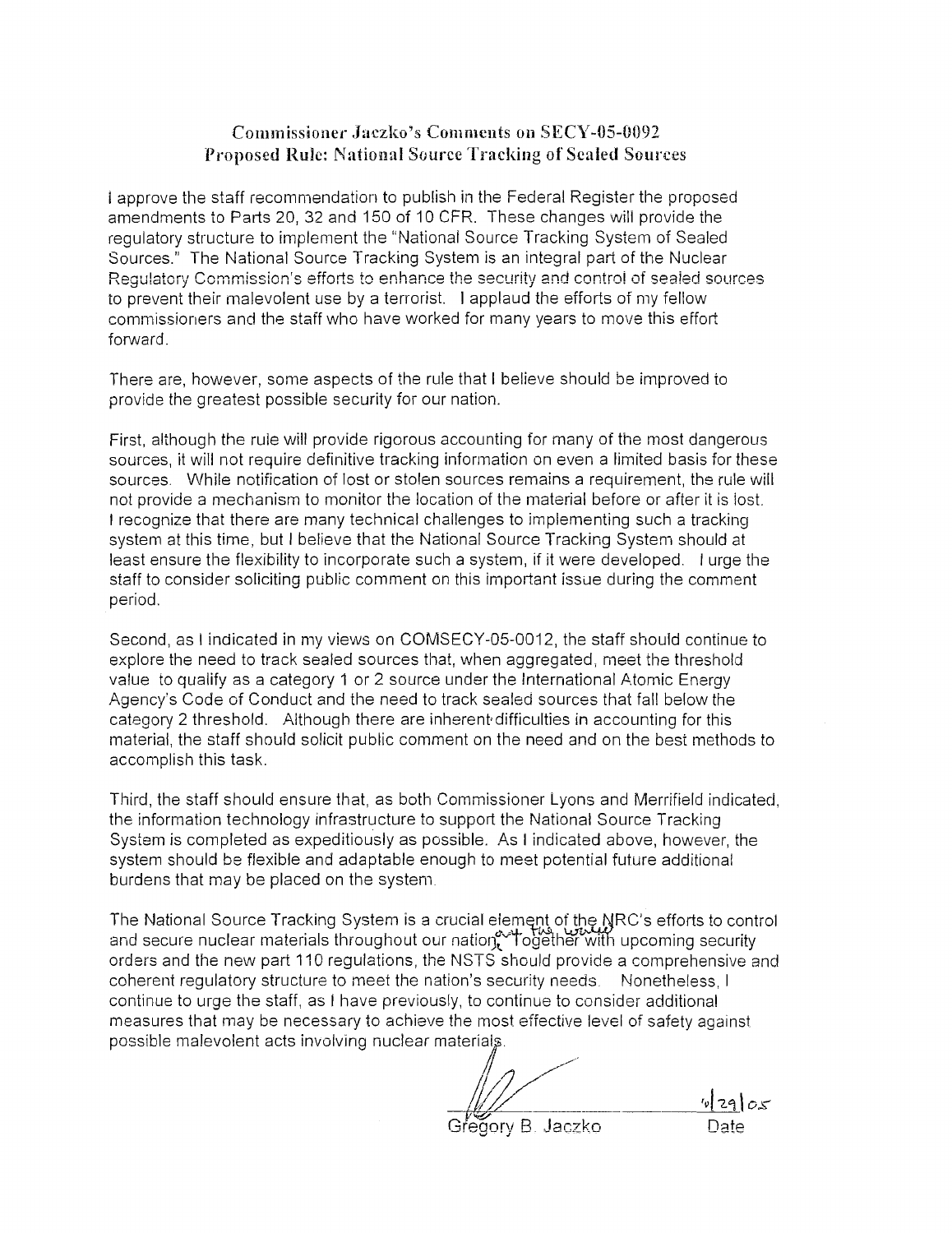## NOTATION VOTE

## RESPONSE SHEET

- TO: Annette Vietti-Cook, Secretary
- FROM: COMMISSIONER LYONS

SECY-05-0092 - PROPOSED RULE: NATIONAL SUBJECT: SOURCE TRACKING OF SEALED SOURCES **(RIN 3150-AH48)** 

Approved **X** Disapproved **Abstain** 

Not Participating

COMMENTS:

See attached comments.

Entered on "STP,RSV Yes No -

DATE